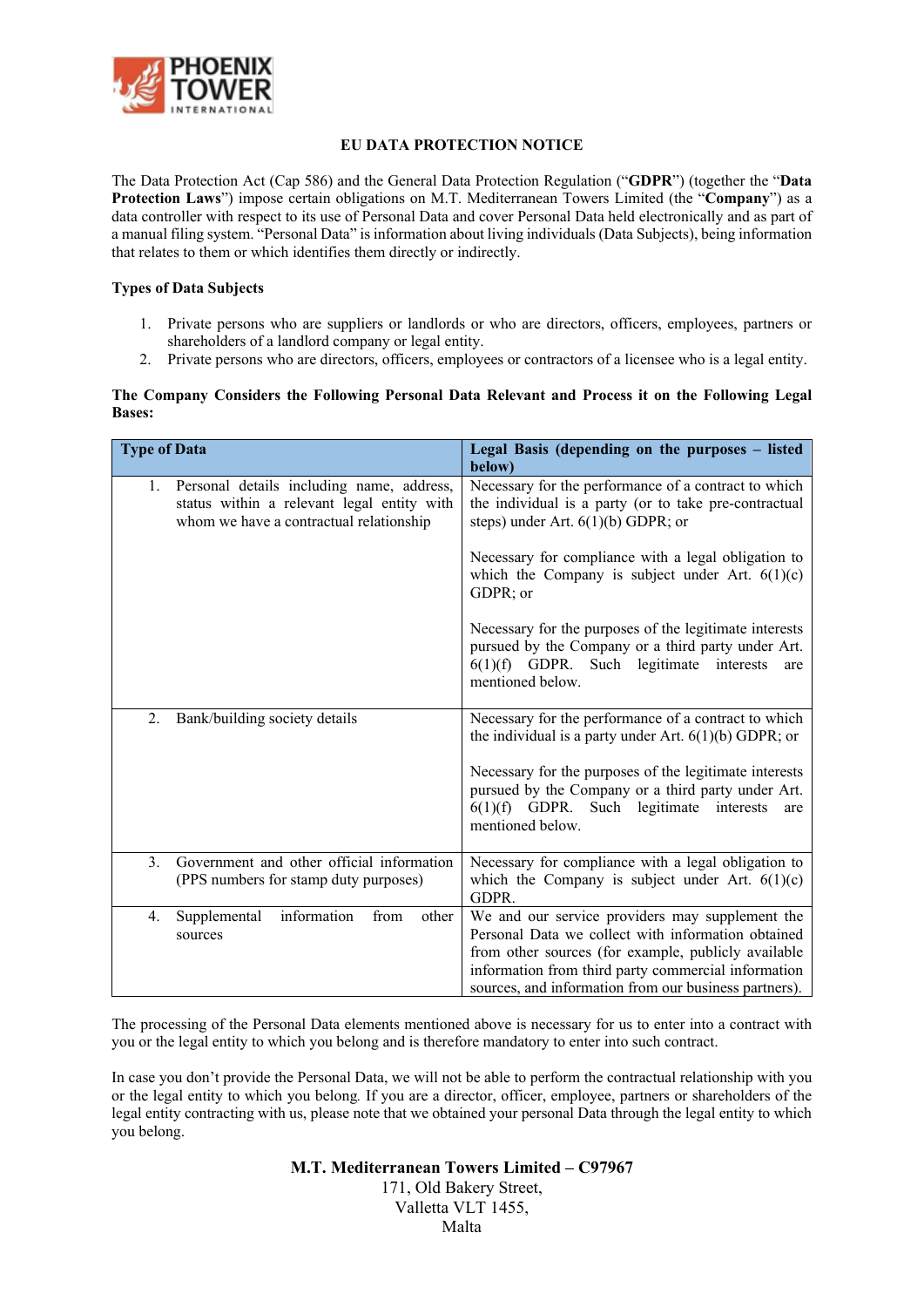

## **Purposes for which Data is Held**

Personal Data is collected primarily for the purposes of (all of which constitute our legitimate interests):

- 1. managing our assets and property leases and performing our obligations and exercising our rights under such agreements;
- 2. communicate with you and other individuals;
- 3. manage our business operations and IT infrastructure, in line with our internal policies and procedures, including those relating to finance and accounting; billing and collections; IT systems operation; data and website hosting; data analytics; business continuity; records management; document management; and auditing; In addition, we monitor electronic communications between us (for example, emails) to protect you, our business and IT infrastructure, and third parties including by:
	- a. identifying and dealing with inappropriate communications; and
	- b. looking for and removing any viruses, or other malware, and resolving any other information security issues.
- 4. maintaining records relating to business activities, budgeting, financial management and reporting, communications, managing mergers, acquisitions, sales, reorganisations or disposals of assets and integration with purchaser.
- 5. manage complaints, feedback and queries, and handle requests for data access or correction, or the exercise of other rights relating to Personal Data;
- 6. establish and defend legal rights to protect our business operations, and those of our business partners, and secure our rights, privacy, safety or property, and that of our business partners, you, or other individuals or third parties and to enforce our contractual or legal rights; and
- 7. complying with legal and regulatory obligations, record-keeping and reporting obligations, insurance requirements, payment of tax and duty, compliance with requests from government or other public authorities (including those outside your country of residence if required), responding to legal process such as subpoenas, summons or warrants, court orders, conducting investigations and complying with internal policies and procedures.

### **Disclosure of Personal Data**

We may disclose Personal Data to our service providers, such as accountants, auditors, experts, lawyers and other professional advisors; IT system providers, marketing agents, support and hosting service providers; advertising, marketing and market research providers; banks and financial institutions that service our accounts; document and records management providers; and other third party vendors and outsourced service providers and group companies that assist us in carrying out business activities.

For your complete information, our service providers are subject to a strict obligation of confidentiality and in any event, will not be authorized to process your personal data for purposes other than those mentioned in the present notice.

We may also share Personal Data with: (a) government or other public authorities (including, but not limited to, courts, regulatory bodies, law enforcement agencies, tax authorities and criminal investigations agencies); and (b) third party participants in legal proceedings and their accountants, auditors, lawyers, and other advisors and representatives, as we believe to be necessary or appropriate.

### **Data Transfers outside the EEA**

The Company transfers Personal Data outside the EEA to its parent company, Phoenix Tower International LLC and its service providers in the United States. As there is no adequacy decision of the European Commission for the United States, appropriate safeguards in accordance with the Data Protection Laws are implemented for transferring your Personal Data in the United States. Indeed, M.T. Mediterranean Towers Limited and Phoenix Tower International LLC have entered into EU Standard Contractual Clauses. In order to obtain a copy of such Standard Contractual Clauses please send an email to  $\frac{security@phoenixintnl.com}{$ .

> **M.T. Mediterranean Towers Limited – C97967** 171, Old Bakery Street, Valletta VLT 1455, Malta